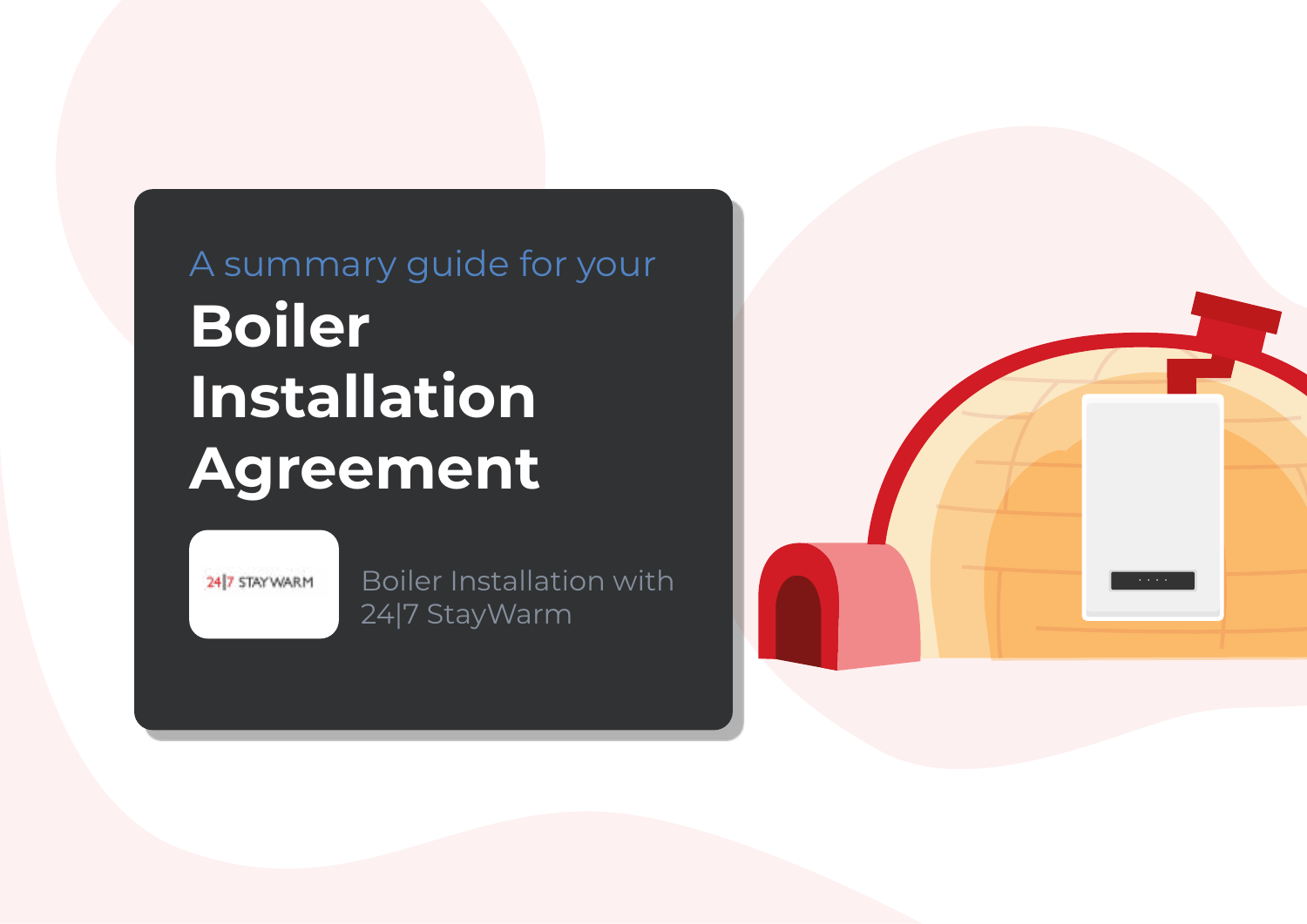ORDER SUMMARY TERMS AND ORDER SUMMARY

CONDTIONS

# CUSTOMER DETAILS

Name Address





# ITEMS INCLUDED

| Item | Description |
|------|-------------|
|      |             |
|      |             |
|      |             |
|      |             |
|      |             |
|      |             |
|      |             |
|      |             |

StayWarm is a trading style of 247StayWarm Limited which is authorised and regulated by the Financial Conduct Authority for consumer credit under the Financial Services Register No: 916367<br>Registered in England & Wales (Re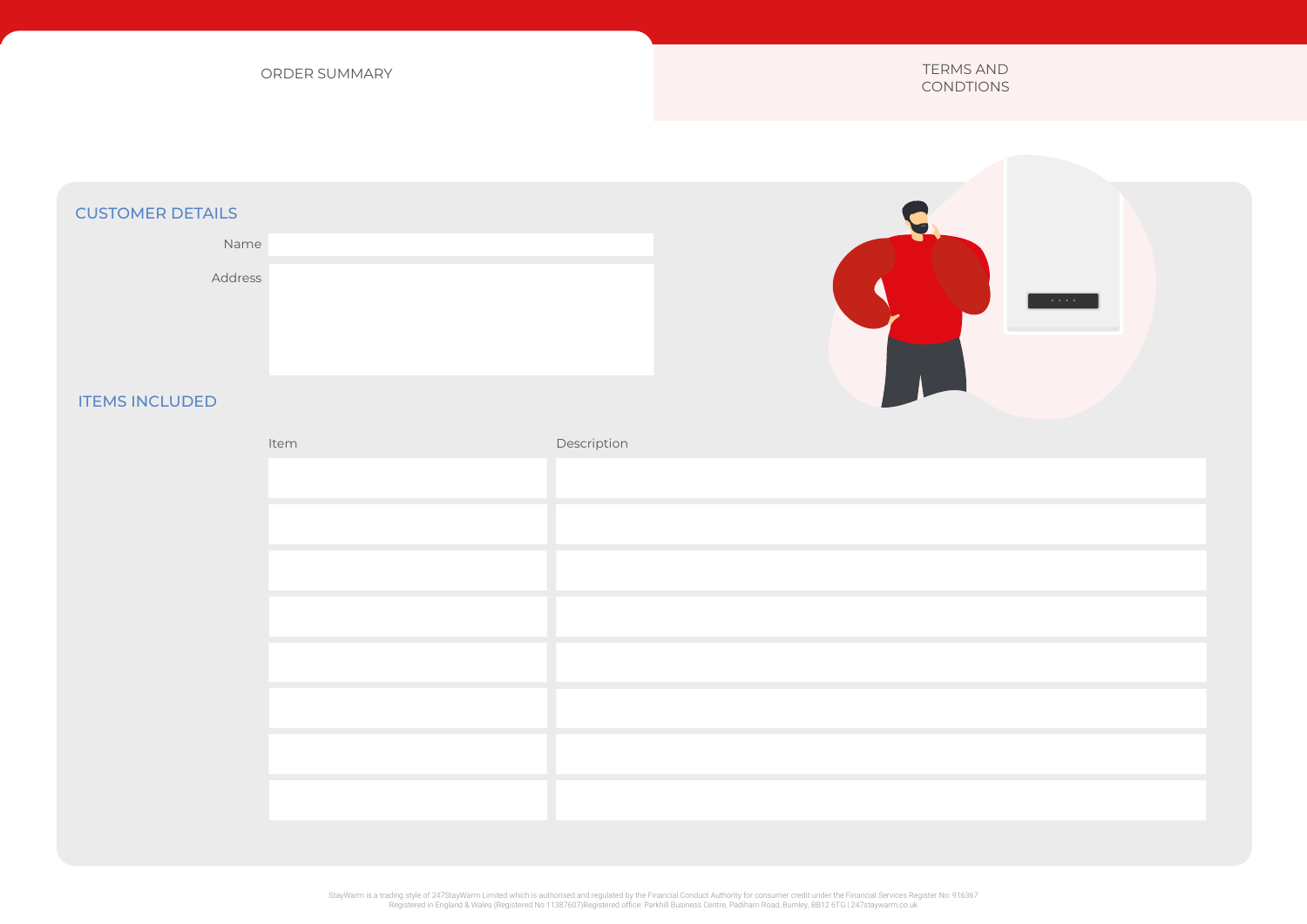#### CONDTIONS CONDTIONS TERMS AND

# **Terms and Conditions**

#### **Welcome to 24|7 StayWarm**

#### TERMS AND CONDITIONS

The Customer who has engaged 247 STAYWARM Ltd to co-ordinate and carry out Installation work specified in the order summary provided with these terms is subject to the following terms and conditions.

#### WHO ARF WF?

'StayWarm' a trading style of 247 StayWarm Ltd, a company registered in England and Wales. Our company registration number is 11387607 and our registered office is Parkhill Business Centre, Padiham Road, Padiham, BB12 6TG. Our registered VAT number is 223 0993 22.

## HOW TO CONTACT US?

How to contact us. You can contact us by telephoning our customer service team at 0333 358 0075 or by writing to us at Parkhill Business Centre, Padiham Road, Padiham, BB12 6TG, or email enquiries@247staywarm.co.uk

#### HOW WE MAY CONTACT YOU?

How we may contact you. If we have to contact you, we will do so by telephone or by writing to you at the email address or postal address you provided to us in your Order.

"Writing" includes emails. When we use the words "writing" or "written" in these terms, this includes emails. If you wish to change/restrict the way in which we make contact, please contact us on 0333 358 0075.

# DON'T FORGET TO SIGN THE LAST PAGE OF THIS DOCUMENT

Please read through these terms and conditions as it includes important information regarding your Boiler Installation.

# 1. INTERPRETATION

The following definitions and rules of interpretation apply to this agreement:

#### DEFINITIONS

**a. StayWarm:** is a Trading Style of 247 StayWarm Ltd. Reference to StayWarm in this document refers equally to 247 StayWarm Ltd.

**b. BUSINESS DAY** Means a day other than a Saturday, Sunday or public holiday in England when banks in London are open for business.

**c. CONSTRUCTION PRODUCTS REGULATIONS** Means the Construction Products Regulations 2013 (SI 2013/1387), the Construction Products Regulation (305/2011/EU), the Construction Products Regulations 1991 (SI 1991/1620) and the Construction Products Directive (89/109/EC).

**d. APPROVED ENGINEER** Means a qualified engineer (gas Safe registered) who we instruct to install the Boiler.

**e. HARMFUL** Means materials, equipment, products or kits that are generally accepted, or generally suspected, in the construction industry at the relevant time as:

**i.** posing a threat to the health and safety of any person; or

**ii.** posing a threat to the structural stability, performance or physical integrity of the Works or any part or component of the Works; or

**iii.** reducing, or possibly reducing, the normal life expectancy of the Works or any part or component of the Works; or

**iv.** not being in accordance with any relevant British Standard, relevant code of practice, good building practice or any applicable agreement certificate issued by the British Board of Agreement; or

**v.** having been supplied or placed on the market in breach of the Construction Products Regulations.

**f. DUE DATE** Means the day of the completion of the Works in question.

**g. ORDER/ORDER FORM** Your order for the Boiler and Services, setting out the cost of the Boiler and the Services.

**h. BOILER** The Boiler stated in your Order (or a substitute Boiler of similar specification) together with its connection to your Central Heating System (which shall mean all parts of such system other than the Boiler).

**i. ASSISTANCE** The reasonable assistance of an Approved Engineer during attendance at your Property to install the Boiler.

**j. INSTALLATION DATE** The date confirmed by us for installation of a Boiler following a satisfactory Survey and the terms "Installation" and "Install" shall mean the actual completion of the process of installation.

**k. COMMENCEMENT DATE** Within 14 days of signature of the Order by you and, further, confirmation of the Installation Date by us after completion of a satisfactory Survey of your Property.

**l. CENTRAL HEATING SYSTEM** The system of radiators and pipes and flues for the heating of your Property by the Boiler that you have in situ at the time of the Survey.

**m. SURVEY** The survey of your Property and your current Boiler and Central Heating System undertaken by us under Clause 2.

**n. EVENTS OUTSIDE OUR CONTROL** Means any act or event beyond our reasonable control, including without limitation strikes, lock outs or other industrial action by third parties, civil commotion, riot, invasion, terrorist attack or threat of terrorist attack, war (whether declared or not) or threat or preparation for war, fire, explosion, storm, flood, earthquake, subsidence, epidemic or other natural disaster, or failure of public or private telecommunications networks or impossibility of the use of railways, shipping, aircraft, motor transport or other means of public or private transport; ill health; etc

**o. GOOD INDUSTRY PRACTICE** Means levels of performance which would reasonably be expected from a skilled and experienced provider of services of the same or similar nature.

**p. PROPERTY** Means the property which you own solely or jointly with someone else where the Works shall take place.

**q. WORKS** Means the work required to complete the installation on behalf of 247 StayWarm by an Approved Engineer for you at the Property, as detailed in the Order Summary.

**r. AUTHORISED REPRESENTATIVE** means a person authorised by you to be present during the installation and/ or to discuss your account or report any issues in relation to the Boiler. We must be notified of your nominated person in writing prior to installation.

**s. SATISFACTION NOTE** is an agreement signed when the Boiler installation is complete and satisfactory.

#### 2. SURVEY

**a.** The supply of a Boiler shall be subject to, and conditional upon, the conduct and consideration by us of a pre-Installation Survey of your Property and your Central Heating System, to determine whether it is feasible for us to supply the Boiler at your Property.

**b.** If, in consequence of the Survey, it becomes apparent to us, in our unfettered professional judgment, that it would be unsafe or otherwise not feasible for us to supply and Install the Boiler or would be uneconomic to do so at the price stated in your Order, then we may cancel the agreement.

**c.** This agreement shall be read subject to any reservations, pre-conditions, qualifications, or limitations expressed, or conditions precedent, to Installation or, stipulated in the Sur- $\sqrt{\mathsf{a}}$ 

**d.** We may, in such Survey, in exceptional circumstances specify any pre-agreement remedial work which needs to be undertaken by you (or contractors appointed by you prior to Installation), and, propose and agree an alternative Installation Date, subject to your written confirmation that such remedial work has been undertaken, before entering into an agreement with you.

**e.** You shall be free to cancel your Order at that juncture, or have such remedial work undertaken (and confirm in writing to us that such work has been undertaken) or, in the further alternative, instruct our Approved Engineers, to undertake the work specified in the Survey, on the condition that you agree to pay us the costs stated in the Survey of remedial work identified.

**f.** The Survey is undertaken by us without charge, and is solely intended for our own business purposes, and to enable us to determine whether we are able to supply the Boiler at your Property. You may not rely upon the Survey for any purpose other than in relation to the supply of the Boiler under this agreement, or by any third party for any purpose whatsoever. For the avoidance of doubt, the Survey which we undertake is not a chartered surveyor's or structural engineer's survey, and we shall not be obliged to carry out either such survey of your Property (or those parts of it that are potentially affected by the process of Installation) or inspect aspects of your Property that are not immediately apparent to the naked eye (e.g. concealed pipework etc.) prior to Installation.

**g.** Unless any structural defect should have been reasonably apparent to someone of the Approved Engineer's professional expertise and skill, upon reasonable visual inspection of the areas potentially affected by the process of Installation, neither we nor they guarantee, warrant or provide any assurance that your Property is free from such defects prior to, or during the process of, Installation, and we shall not be responsible for damage which occurs, or is caused, as a direct consequence of such pre-existing defects other than any damage caused by a breach of the Approved Engineer's duty of care and skill.

StayWarm is a trading style of 247StayWarm Limited which is authorised and regulated by the Financial Conduct Authority for consumer credit under the Financial Services Register No: 916367 Registered in England & Wales (Registered No 11387607)Registered office: Parkhill Business Centre, Padiham Road, Burnley, BB12 6TG | 247staywarm.co.uk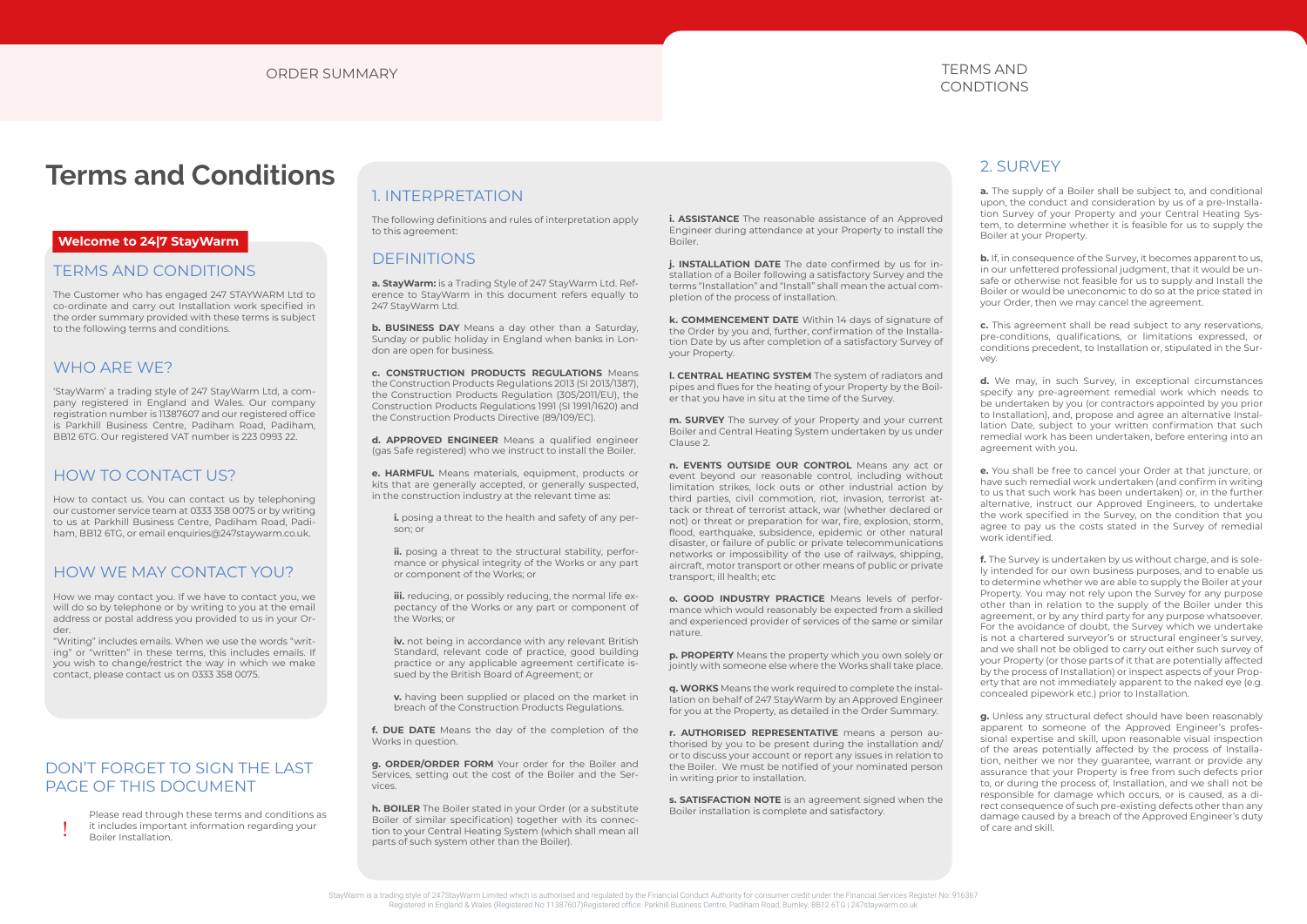#### CONDTIONS CONDTIONS TERMS AND

# 3. OUR AGREEMENT WITH YOU

How we will accept your Order:

**a.** Our acceptance of your Order will take place when we email you to accept it, at which point an agreement will come into existence between you and us.

**b.** If we are unable to accept your Order, we will inform you of this and any agreement will cease. This might be because the product is out of stock, because of unexpected limits on our resources which we could not reasonably plan for, because we have identified an error in the price or description of the product or because we are unable to meet a delivery deadline you have specified.

**c.** Your Order number. We will assign an Order number to your Order and tell you what it is when we accept your Order. It will help us if you can tell us the Order number whenever you contact us about your Order.

**d.** We only sell to the UK. Our website is solely for the promotion of our products in the UK. Unfortunately, we do not accept orders from addresses outside the UK.

#### 4. OUR PRODUCTS

Products may vary slightly from their pictures. The images of the Boiler on our website are for illustrative purposes only. Your product may vary slightly from those images.

#### 5. YOUR RIGHTS TO MAKE CHANGES

If you wish to make a change to the product you have ordered please contact us. We will let you know if the change is possible. If it is possible we will let you know about any changes to the price of the product, the timing of supply or anything else which would be necessary as a result of your requested change and ask you to confirm whether you wish to go ahead with the change. If we cannot make the change or the consequences of making the change are unacceptable to you, you may want to end the agreement (see Clause 11 - Notice of your right to cancel).

#### 6. OUR RIGHTS TO MAKE CHANGES

Minor changes to the products. At any time between the coming into effect of this agreement and the date of Installation we may change the Boiler to be supplied under this agreement:

**i.** to reflect changes in relevant laws and regulatory requirements; and

**ii.** to implement minor technical adjustments and improvements. These changes will not affect your use of the product.

# 7. QUALITY ASSURANCE

We shall use our reasonable endeavours to ensure that:

**a.** The Works will be carried out and completed to a proper standard compliant with Good Industry Practice.

**b.** The Approved Engineer will use workmanship and materials of the quality and standard expected of a qualified and experienced professional undertaking the design of works similar in scope and character to the Works.

**c.** The Approved Engineer shall not specify or use anything in the Works, which at the time of specification or use, is Harmful.

**d.** We will provide a 12 month Warranty on the Installation carried out by our Approved Engineer. (see end of this agreement for the Warranty).

# 8. AGREEMENT FOR WORKS

**Exclusion of Your Existing System:** The Warranty applies only to your new Boiler, its timer and controls and does not extend to cover your existing wider central heating and plumbing system (any components not supplied by Stay-Warm such as existing radiators, pipe-work, showers, taps etc.) or the drains at your Property. Whilst StayWarm will endeavour to advise you of any potential problems or issues with your existing system which are obvious on a visual inspection of the easily accessible parts of that system prior to commencing the Works, StayWarm will not be obliged to carry out a detailed inspection of all parts of that system (for example, of any pipes buried under floorboards) and all installations are carried out by StayWarm on the assumption that your existing system is and will be maintained by you in a satisfactory condition. Unless directly caused by a breach by StayWarm of this agreement, StayWarm will not be responsible for repairing any faults or issues which may develop in future with your existing system and/or drains and/or for any loss or damage which may be caused by your existing system and/or drains.

**Shower Connections:** In particular, you should be aware that due to the wide variety of showers installed in UK homes, it is not possible to guarantee that your new Boiler will be compatible with your existing shower and whilst StayWarm will endeavour to assess whether this is a risk prior to Installing your new Boiler, StayWarm will not be liable to you.

**a.** The Works does not include the cost of removing any dangerous waste materials, such as asbestos, that we could not reasonably identify when we gave you your quote. You can call a specialist contractor to remove these dangerous materials or we may be able to arrange for them to be removed at an extra cost. We will not handle asbestos ourselves and if we discover asbestos at the site, either during the survey or the actual installation, we will cease to continue to operate until the asbestos is removed safely. Once the asbestos is removed you will need to produce a 'site clearance for reoccupation' certificate, which you can get from the asbestos removal

company, before we can continue to work at your property.

**b.** The Works does include removing all non-dangerous materials, including your old Boiler and central heating parts we replace.

**c.** Any time frames we give you are our best estimates and we will endeavour to honour these time frames as best as we can. Where there are likely to be delays we will let you know as soon as possible and agree new time frames with you. The time it takes us to complete the work has no impact on the price we have quoted. We will not be liable for any delays caused by Events Outside Our Control.

**d.** In order to prepare for the installation, we may ask you in advance to make the necessary preparations to ready the site for the Works required. This may include lifting carpets and detaching floor coverings. This will be communicated to you during the quotation process and in more detail during any survey that may take place prior to the commencement of the Works. You may use a third party to make the necessary preparations or we may be able to do it for you for an additional fee. If we do any of this work for you we will only be responsible for any unnecessary damage caused directly by our negligence and it will be your responsibility to put the flooring back once the Works are completed.

**e.** This agreement does not provide you with any recourse for any damage which may be caused to the property when creating access, its contents, fixtures, fittings, floorings or sanitary ware unless such damage is as a result of our engineer's negligence. If you do not want our engineer to create access, we will be unable to progress your installation until you have arranged for access to be made.

**f.** We will take great care to carry out the Works without causing damage to your property. If we cause unnecessary damage because of negligence we will endeavour to remedy it. In some cases, we may have to carry out additional pipework and wiring in order to accommodate installing a new Boiler, potentially causing minor damage to finishing's such as wall coverings and paint. You may need to redecorate, repair or restore certain areas once the work is completed. This is not included in the price we quoted and you will be responsible for this.

**g.** We will not be responsible for the replacement of floorboards, tiles, cupboards, or any other items which need to be dislodged in order to create the necessary access for the engineer to install the new system. We will also not be responsible to make good on old flue holes, old cylinder vaults/floors or other apertures exposed by the removal of the old system.

**h.** If your Property is a listed building, it is your obligation to inform us of this and ensure that you get any permission you need before we start the Works. If you do not get the permission you need, you may be prosecuted in the criminal courts. We will not be able to start any Works if you have not got the appropriate planning permission or if you are unable to give us evidence that you have this permission. If we carry out work on the property and you have not got permission or have given us false or inaccurate information, you will compensate us for any losses we suffer because of your failure to obtain permission, which may include court fines and penalties.

**i.** You are responsible for notifying us of any local restrictions that could impact the delivery of goods, for example local parking restrictions, steep stair climbs, stair climbs longer than 20 steps, or on foot carrying distances greater than 30 metres. If a redelivery is required because of an undeclared delivery restriction we may charge the cost for a redelivery and any other associated costs.

**j.** By entering into this agreement, you are warranting that you are the lawful owner of the site where the installation is taking place. If you are a Tenant you are unable to enter into this agreement. Further as a tenant, it is your obligation to inform us of this and subsequently provide evidence of your landlord's permission for the commencement of Works. If we carry out work at the landlord's property and you have not got permission or have given us false or inaccurate information, you will compensate us for any losses we suffer because of your failure to get your landlord's permission.

**k.** You or your Authorised Representative must be present at the property for when the Works are scheduled to take place and agree that if a delivery is aborted due to no one being at the delivery address then this may result in an aborted delivery charge.

**l.** You or your Authorised Representative must be present at the installation to discuss any specific physical and aesthetic requirements to the installation (Boiler and thermostat positioning, flue routing, routes for piping, etc.), as well as to agree to any necessary adjustments or deviations to the originally agreed Works. It is also particularly important for the customer to be present at the end of the Installation to be shown how to use the controls of their new heating System and to sign a Satisfaction note. If the you or your Authorised Representative are not present during or at the end of the installation, or fails to specify any issues they may be charged for any subsequent callouts made necessary as a result of this.

**m.** During the installation, we require the engineer to have access to working communication devices. If for any reason the engineer is unable to get mobile phone reception, you agree to make available to the engineer access to your telephone and internet connection for no charge.

**n.** You will need to have an adequate gas and electricity supply to your property before we can start the work. We can put you in touch with a gas or electricity distribution company to arrange this if you need us to. Unless specifically quoted for, arranging such supply connections and meters do not form part of the Works which we are to perform.

**o.** As part of our legal duty, as Gas Safe registered engineers, we are only able to connect appliances such as your new Boiler to gas supplies which are safe. On the first day of installing your new Boiler we will carry out a gas soundness test to confirm whether your gas supply is safe. Should any leak or other defect with your gas supply be identified as a result of that test then we will be required to condemn your gas supply and will not be able to commence work until your gas supply is made safe.

StayWarm is a trading style of 247StayWarm Limited which is authorised and regulated by the Financial Conduct Authority for consumer credit under the Financial Services Register No: 916367 Registered in England & Wales (Registered No 11387607)Registered office: Parkhill Business Centre, Padiham Road, Burnley, BB12 6TG | 247staywarm.co.uk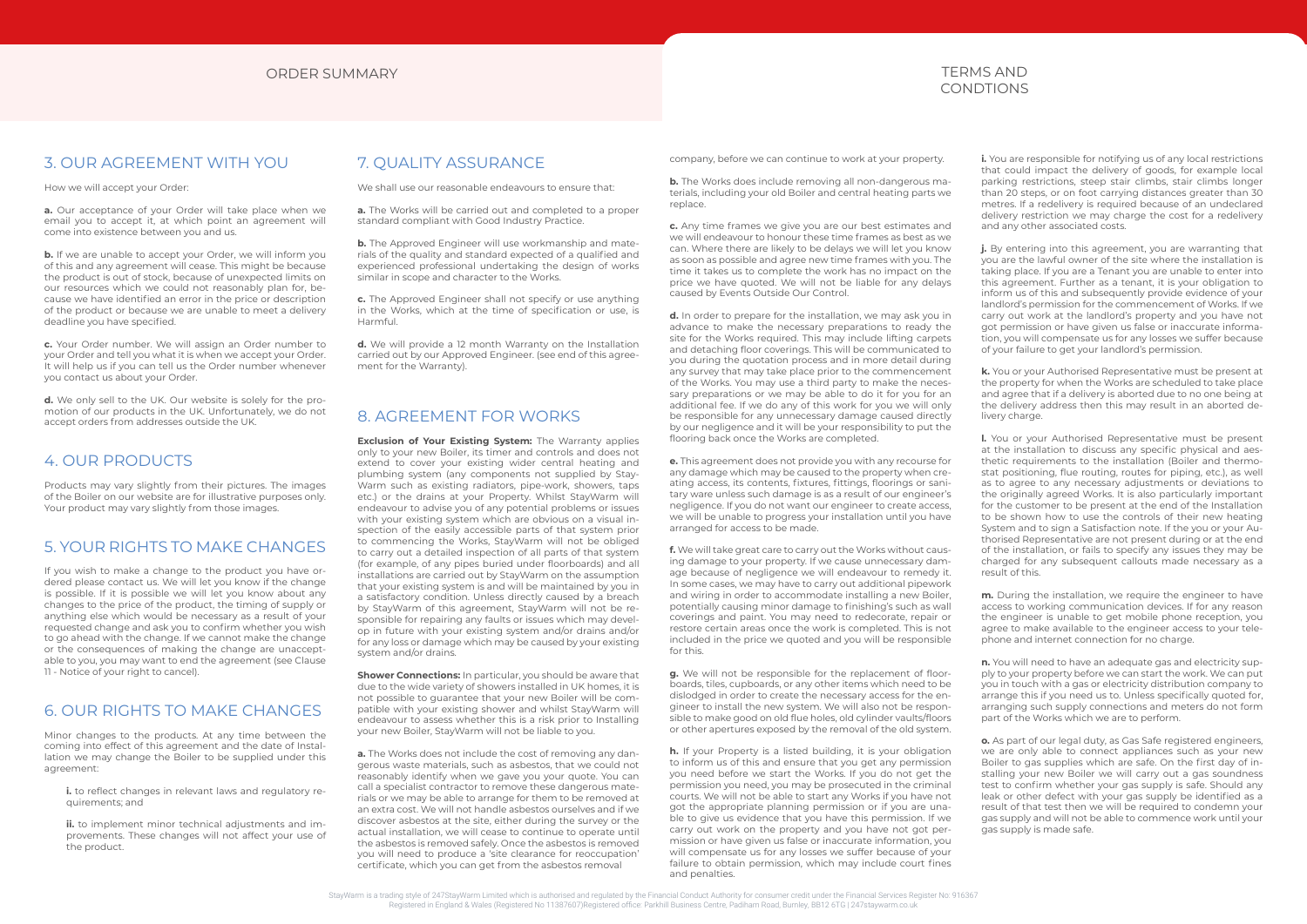#### CONDTIONS CONDTIONS TERMS AND

Any such work required to make your gas supply safe is not included in the price of this agreement although can be undertaken by us subject to the payment of an additional amount by you which will be agreed with you in advance. Alternatively, you can arrange for another Gas Safe registered engineer to carry out such works at your cost if you do not want us to carry out that work but we will not be able to continue with the installation of your new Boiler until that work is completed. If you delay or decide not to proceed with the work required to make your gas supply safe then we may cancel this agreement without liability but if we do so, we will refund to you any deposit or other amount paid by you in advance deducting any necessary expense occurred by us to this point.

**p.** We will not be liable where the defect or malfunction arises or is wholly or mainly due to:

**i.** Any failure by you to comply with your obligations in this agreement or any advice given in any accompanying literature provided by us or the manufacturer as to the reasonable operation and use of the Boiler (whether in conjunction with the Central Heating System or otherwise);

**ii.** Any deliberate or reckless damage caused by you or any third party (whether they are known to you or not);

**iii.** Any circumstances which are outside our determination or control e.g. damage caused by some structural defect in your Property, or intervening event which effects your Property such as flood or fire etc;

iv. Any work carried out by any third party other than an Approved Engineer or another person who we have (in exceptional circumstances) authorised in writing to undertake specific work.

**q.** We will test your water supply pressure before we start work. As water supply rates can change, we cannot be responsible for your hot water supply failing to work properly in the future because your water supply becomes inadequate or keeps changing, unless we were at the time the Works were carried out negligent in how we tested your water pressure. We are also not responsible for the replacement of existing pumps, showers, pipework or other apparatus which may no longer function properly as a result of the change in system or pressure following the Works.

**r.** We will usually carry out the Works during our usual working hours on Mondays to Fridays however, occasionally we may decide at our own expense to work outside of these days/hours to enable us to complete work as soon as possible and/or to minimise any delay and you agree to grant access to your Property outside of these days/hours if we request it. If you request that we carry out work outside of these days/ hours other than in order to allow us to remedy any breach of this agreement (for example, if you ask us to fit your new Boiler on a Saturday as that is the most convenient day for you) then our agreement to do so may be subject to you first agreeing to pay additional fees for working outside of these days/hours which fees will be advised to you in advance.

**s.** Following Installation of your Boiler the Approved Engineer may make some remedial work recommendations. In this instance, the Approved Engineer can carry out the remedial work with our consent. This is not included in the price we quoted and you will be responsible for this.

**t.** We may take pictures of your installed equipment for our auditing process and for our own records. The engineer may also attend with other people including managers, supervisors, trainees or apprentices both during completion and post completion for audit purposes.

**u.** We are not responsible for delays outside our control. If the Installation of the Boiler is delayed by an event outside our control then we will contact you as soon as possible to let you know and we will take steps to minimise the effect of the delay. Provided we do this we will not be liable for delays caused by the event, but if there is a risk of substantial delay you may contact us to end the agreement and receive a refund of any goods or services you have paid for but not received.

**v.** If you do not rearrange Installation. If you are not available to give us access to Install your Boiler or for us to provide the Services on any agreed date, we will contact you for further instructions. If, despite our reasonable efforts, we are unable to contact you or rearrange Installation, we may end the agreement and Clause 13 will apply.

#### 9. SUMMARY OF YOUR KEY LEGAL RIGHTS

#### **a. This is a summary of your key legal rights.**

These are subject to certain exceptions. For detailed information please visit the Citizens Advice website www.adviceguide.org.uk or call 03454 04 05 06. The Consumer Rights Act 2015 says the Boiler must be as described, fit for purpose and of satisfactory quality. During the expected lifespan of the Boiler your legal rights entitle you to the following:

**i.** Up to 30 days: if the Boiler is faulty and cannot be repaired, then you can get an immediate refund.

**ii.** Up to six months: if the Boiler can't be repaired or replaced, then you're entitled to a full refund, in most cases.

**iii.** Up to six years: if the Boiler does not last a reasonable length of time you may be entitled to some money back. See also Exercising your right to change your mind (Consumer Contracts Regulations 2013). See also Clause 12.

#### **b. Setting a new deadline for Installation.**

We shall agree a new deadline for installation of your Boiler with you, which must be reasonable, and save for circumstances out of our control, you can treat the agreement as at an end if we do not meet the new deadline.

#### **c. When you become responsible for the Boiler.**

The Boiler will be your responsibility from the time we install the Boiler to the address you gave us and we have completed all necessary commissioning works to ensure that it works properly.

#### **d. When you own Boiler.**

You own the Boiler once we have received payment in full for the costs of delivery and installation as set out in the Order.

#### **e. What will happen if you do not give required information to us.**

We may need certain information from you so that we can install the Boiler. We will contact you to ask for this information. If you do not give us this information within a reasonable time of us asking for it, or if you give us incomplete or incorrect information, we may either end the agreement (and Clause 10.2 will apply) or make an additional charge of a reasonable sum to compensate us for any extra work that is required as a result. We will not be responsible for installing the Boiler late if this is caused by you not giving us the information we need within a reasonable time of us asking for it.

#### **f. Reasons we may suspend the supply of a Boiler or the Services to you.**

We may have to suspend the supply of a Boiler or the Services to:

**i.** deal with technical problems or make minor technical changes;

**ii.** update the Boiler or the Services to reflect changes in relevant laws and regulatory requirements;

**iii.** make changes to the Boiler or the Services as requested by you or notified by us to you (see Clause 6).

#### **g. Your rights if we suspend the supply of products.**

We will contact you in advance to tell you we will be suspending supply of the Boiler, unless the problem is urgent or an emergency. You may contact us to end the agreement for a Boiler if we suspend it, or tell you we are going to suspend it and we will refund any sums you have paid in advance after you end the agreement.

#### **h. Our legal rights if we deliver goods late.**

Save for circumstances out of our control, you have legal rights under the Consumer Rights Act 2015 if we install the Boiler late. These rights are subject to certain other exceptions. For detailed information please visit the Citizens Advice website www. adviceguide.org.uk or call 03454 04 05 06.

# 10. IF THERE IS A PROBLEM WITH THE WORKS

**a.** Whether or not you are the owner-occupier or landlord of the property where the Works is carried out, it is your responsibility to be present at the conclusion of the install to review the work. If there are aesthetic changes to the Works that you would like to address, the best time for this to be carried out would be at this point. Subsequent requests for call-outs that are not related to negligence on the Works will incur an additional charge.

**b.** In the unlikely event that there is any defect with the Works: please contact us and tell us as soon as reasonably possible; please give us a reasonable opportunity to repair or fix any defect; and we will use every effort to repair or fix the defect as soon as reasonably practicable.

**c.** As a consumer, you have legal rights in relation to services not carried out with reasonable skill and care, or if the materials we use are faulty or not as described. Advice about your legal rights is available from your local Citizens' Advice Bureau or Trading Standards office. Nothing in this agreement will affect these legal rights.

**d.** Please note failure to raise any concern will result in your Work signed off as completed.

**e.** If you raise a dissatisfaction the Works will not be signed off until the defect is remedied.

#### 11. NOTICE OF YOUR RIGHT TO CANCEL

**a.** You can cancel this agreement 14 days after the day you accept the quotation. This is your "cooling off'' period. You can ask us to start work before the cooling off period ends.

**b.** If you cancel within the cooling off period there is no cancellation fee.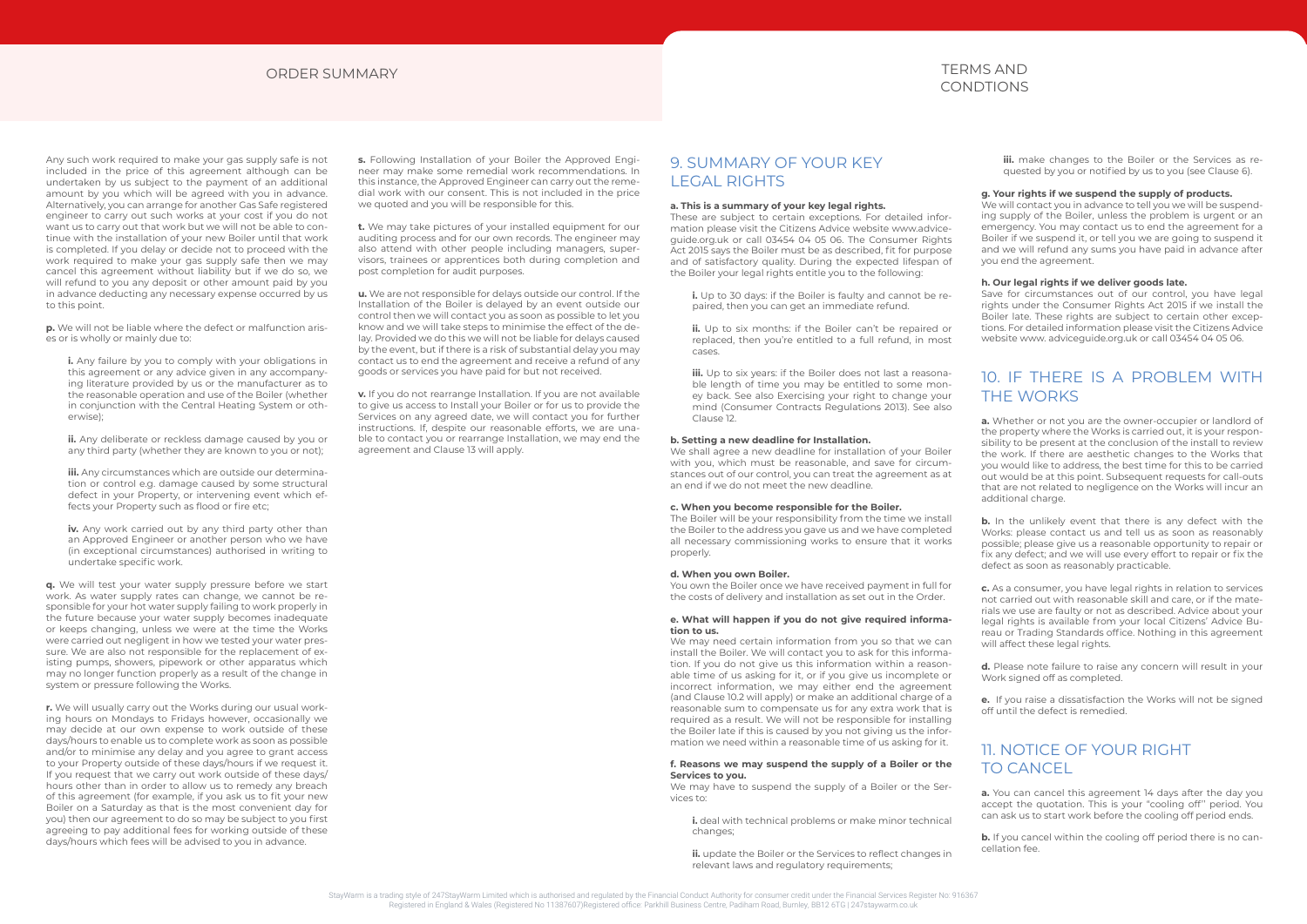#### CONDTIONS CONDTIONS TERMS AND

**c.** If you waive your right to the cooling off period you cannot cancel without charge.

**d.** If you cancel less than 7 days before the installation date there will be a £250 fee. Any cancellation fee will be deducted from monies held on account in terms of any deposit paid. The balance will be returned to you.

**e.** You won't be able to cancel once the Work is fully completed or the Boiler has been installed in your property. In the event that the amount of the deposit is insufficient to cover these costs we shall invoice you for the difference; and/or we reserve the right to enter upon your property in order to remove the Boiler that we have delivered. In the event that we recover the Boiler from you and the value has diminished for whatever reason, we reserve the right to charge you for the difference.

**f.** If we end the agreement in the situations set out in Clause 13, we will refund any money you have paid in advance for products we have not provided.

**g.** Advice about your legal right to cancel the agreement is available from your local Citizens' Advice Bureau or Trading Standards office.

# 12. HOW TO END THE AGREEMENT

**a.** You may terminate this agreement: at any time before commencement of the Works with immediate effect by giving us written notice;

#### **Tell us you want to end the agreement.**

To end the agreement with us, please let us know by doing one of the following:

**Phone or email.** Call customer services on 0333 358 0075 or email us at enquiries@247staywarm.co.uk. Please provide your name, Property address, details of the Order and, where available, your phone number and email address.

**How we will refund you.** If you validly terminate the agreement within the cooling off period, we will refund you the price you paid for the Boiler, by the method you used for payment. However, we may make deductions from the price, as described below.

**When your refund will be made.** We will make any refunds due to you as soon as possible and in any event.

**b.** We do our best to meet our customers' expectations but unfortunately, there may be times when things go wrong. If you have a complaint about any part of our service, we want to hear from you so we can put things right.

- Please get in touch with us on: **0333 358 0075**
- Email us at **complaint[s@](mailto:support%40247homerescue.co.uk?subject=)247staywarm.co.uk**
- Write to us at Customer Resolutions Department, 247 StayWarm, Parkhill Business Centre, Padiham

Road, Padiham, BB12 6TG

For further information, please see our **[Complaints proce](https://247staywarm.co.uk/complaints-procedure/
)[dure.](https://247staywarm.co.uk/complaints-procedure/
)**

# 13. WE MAY TERMINATE THIS AGREEMENT AT ANY TIME

We may end the agreement if you break it. We may end the agreement at any time by writing to you if:

**a.** In the event that you fail to pay any outstanding sums due within five Business Days of the payment date;

**b.** The Contractor is unreasonably prevented from conducting the Works by you;

**c.** You breach any terms of this agreement which cannot be remedied within five Business Days of the said breach;

**d.** You are unable to pay your debts as they fall due in accordance with the Insolvency Act 1986;

**e.** For the avoidance of doubt, we shall retain any payments made for work already completed in accordance with this agreement in the event that the agreement is terminated due to no fault of our own;

**f.** You shall pay us fair and reasonable compensation for any work in progress at the time of termination.

#### 14. PRICE AND PAYMENT

**a. Where to find the price for the product.** The price of the Boiler (which includes VAT) will be the price indicated on the order pages when you placed your Order.

**b. Credit Agreements:** If you have entered into a credit agreement with a finance provider StayWarm has introduced you to, you will need to enter into a separate agreement with that provider (and the funds will be paid direct to StayWarm). If you later decide to withdraw from that credit agreement under the Consumer Credit Act 1974, you will still be responsible for paying (and must pay in accordance with the terms of this agreement) the outstanding balance of the price payable by you to StayWarm under this agreement.

**c. We can charge interest if you pay late.** If you fail to pay any amount owed to StayWarm under this agreement on time then StayWarm may suspend without liability the Works until you have paid all overdue amounts. In addition, StayWarm may claim interest on any late payment calculated on a daily basis at 4% above the base lending rate of the Bank of England.

**d. We will pass on changes in the rate of VAT.** If the rate of VAT changes between your order date and the date we supply the product, we will adjust the rate of VAT that you pay,

unless you have already paid for the product in full before the change in the rate of VAT takes effect.

**e. The quoted price is valid at the time of quotation and will expire if not accepted by you within 28 days.** The quotation is subject to installation taking place within 90 days from the date on which the quotation is accepted.

**f. We have quoted the cost of upgrading your Boiler as set out on the order form.** Once you have accepted this quotation, we agree to carry out the Boiler upgrade on the terms set out in this document.

**g. Deposit:** StayWarm will not carry out any Works until you have paid the deposit detailed on the Order Form. You must pay any such deposit to StayWarm at the time of signing the Order Form and if you fail to pay any deposit within 30 days of the date you sign the Order Form then StayWarm may cancel this agreement without liability to you.

**h. Payment:** The balance of the price will become payable by you immediately prior to Installation.

**i. What to do if you think an order is wrong.** If you think an order is wrong please contact us promptly to let us know. You will not have to pay any interest until the dispute is resolved. Once the dispute is resolved we will charge you interest on correctly invoiced sums from the original due date.

#### 15. OPENING HOURS

The opening hours of the 247 StayWarm Head Office are as follows:

**i.** Day Opening Hours Monday to Friday 9am – 6.30pm Saturday 10am – 4pm Sunday Closed

**ii.** Our engineers operate from Monday to Friday. We therefore do not presently provide call-out or engineering services on Saturdays and Sundays.

### 16. HOW WE USE YOUR PERSONAL INFORMATION

We only use your personal information in accordance with our Privacy Policy. Please take the time to read our **[Privacy](https://247staywarm.co.uk/privacy-policy) [Policy](https://247staywarm.co.uk/privacy-policy)**, as it includes important terms which apply to you.

## 17. OUR LIABILITY IF YOU ARE A **CONSUMER**

**a.** This clause 17 only applies if you are a consumer.

**b.** We are responsible to you for foreseeable loss and damage caused by us.

**c.** If we fail to comply with this agreement, we are responsible for loss or damage you suffer that is a foreseeable result of us breaking this agreement or our failing to use reasonable

care and skill, but we are not responsible for any loss or damage that is not foreseeable. Loss or damage is foreseeable if either it is obvious that it will happen or if, at the time the agreement was made, both we and you knew it might happen, for example, if you discussed it with us during the sales process.

**d.** We do not exclude or limit in any way our liability to you where it would be unlawful to do so. This includes:

- **i.** Liability for death or personal injury caused by our negligence or the negligence of our employees, agents or subcontractors;
- **ii.** For fraud or fraudulent misrepresentation; and

**iii.** For breach of your legal rights in relation to the Works; and for defective products under the Consumer Protection Act 1987.

# 18. WHEN WE ARE LIABLE FOR DAMAGE TO YOUR PROPERTY

If we are providing services in your property, we will make good any unauthorised damage to your property caused by us while doing so. However, we are not responsible for the cost of repairing any pre-existing faults or damage to your property that we discover while providing the services. We are not liable for business losses. We only supply the Works for domestic and private use. If you use the Works for any commercial, business or re-sale purpose we will have no liability to you for any loss of profit, loss of business, business interruption, or loss of business opportunity

#### 19. LIABILITY PERIODS

You may not commence any legal action against us under this agreement after six years from the date of practical completion of all of the Works.

### 20. EVENTS OUTSIDE OUR **CONTROL**

**a.** We will not be liable or responsible for any failure to perform, or delay in performance of, any of our obligations under the agreement that is caused by an Event Outside Our Control.

**b.** If an Event Outside Our Control takes place that affects the performance of our obligations under the agreement we will contact you as soon as reasonably possible to notify you; and

**c.** Our obligations under the agreement will be suspended and the time for performance of our obligations will be extended for the duration of the Event Outside Our Control. Where the Event Outside Our Control affects our delivery of Works to you, we will arrange a new delivery date with you after the Event Outside Our Control is over.

StayWarm is a trading style of 247StayWarm Limited which is authorised and regulated by the Financial Conduct Authority for consumer credit under the Financial Services Register No: 916367 Registered in England & Wales (Registered No 11387607)Registered office: Parkhill Business Centre, Padiham Road, Burnley, BB12 6TG | 247staywarm.co.uk